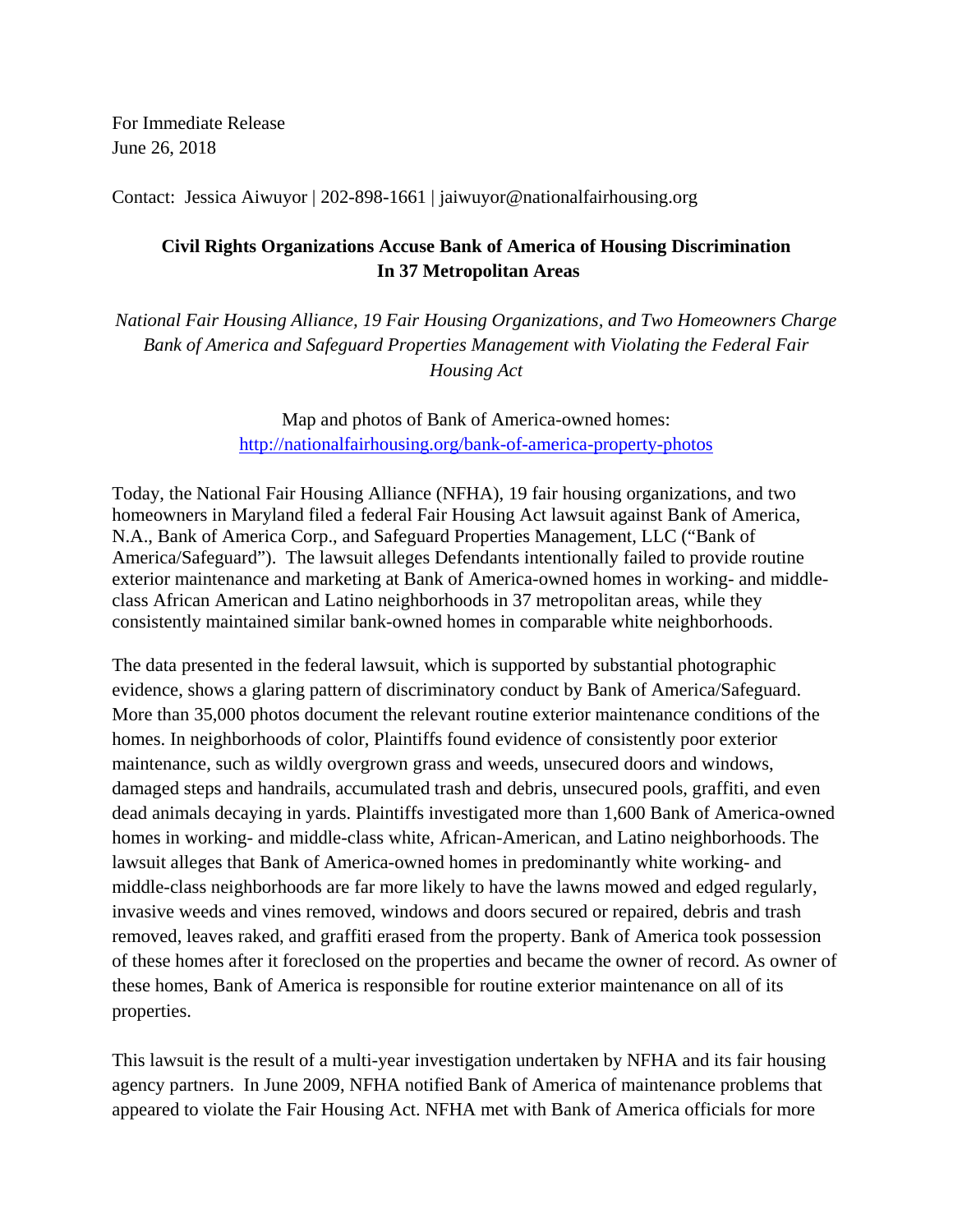than a year and offered recommendations to ensure proper treatment of its homes in communities of color. However, after seeing absolutely no improvement in routine exterior maintenance of Bank of America-owned homes in communities of color, NFHA began a multi-year, multi-city systemic investigation. Bank of America was put on notice multiple times since 2009, including the filing of a HUD housing discrimination complaint against it and publication of three reports documenting the nationwide problem of poor maintenance of bank-owned homes in communities of color.

Two Maryland homeowners joined this federal discrimination lawsuit because of Bank of America's failure to maintain and secure homes next to theirs. The lawsuit claims Ms. Wanda Onafuwa and Ms. Chevelle Bushnell and her son, Jalen Bushnell, suffered not only physical damage to their townhomes, but also experienced emotional harm from living next to unsecured, unmaintained, vacant homes. Because Bank of America and Safeguard failed to secure the homes, unauthorized people entered the homes repeatedly over many months, causing damage to Ms. Onafuwa and Ms. Bushnell's property.

Ms. Onafuwa has owned her home in Baltimore for 23 years, and Ms. Bushnell has owned her home in District Heights for 28 years. They had never had rodent problems or squatters in their neighborhoods until Bank of America/Safeguard failed to secure and maintain its foreclosed homes adjacent to their properties. Ms. Onafuwa and her neighbors battled a rat infestation at Bank of America's home in her neighborhood, as well as a squatter. Ms. Onafuwa reported the various problems many times to Bank of America and Safeguard to no avail. She and her neighbors finally got the City of Baltimore involved to evict the squatter, tear down the ratinfested garage, and secure Bank of America's home.

Ms. Bushnell battled squirrels in her attic when Bank of America/Safeguard failed to board holes in the roof of its property. In addition, after Bank of America sent a foreclosure notice to the homeowners, they vacated the property. Bank of America allowed the property to sit vacant and did not process the official foreclosure notice for several years. As a result, the property looked abandoned and was vandalized several times. During this time period, the Bushnells' home was broken into when thieves knocked a hole in the wall between the vacant home next door and Ms. Bushnell's bedroom and then ransacked her home while she was at work.

She had to report this damage to her insurance company, repair her home, and buy an alarm system and security doors to protect herself and her son. When Bank of America finally took ownership of the home, the Bank/Safeguard continually failed to secure the house, which allowed people to enter the townhome at will and caused Ms. Bushnell and her son great distress, due to their previous experience.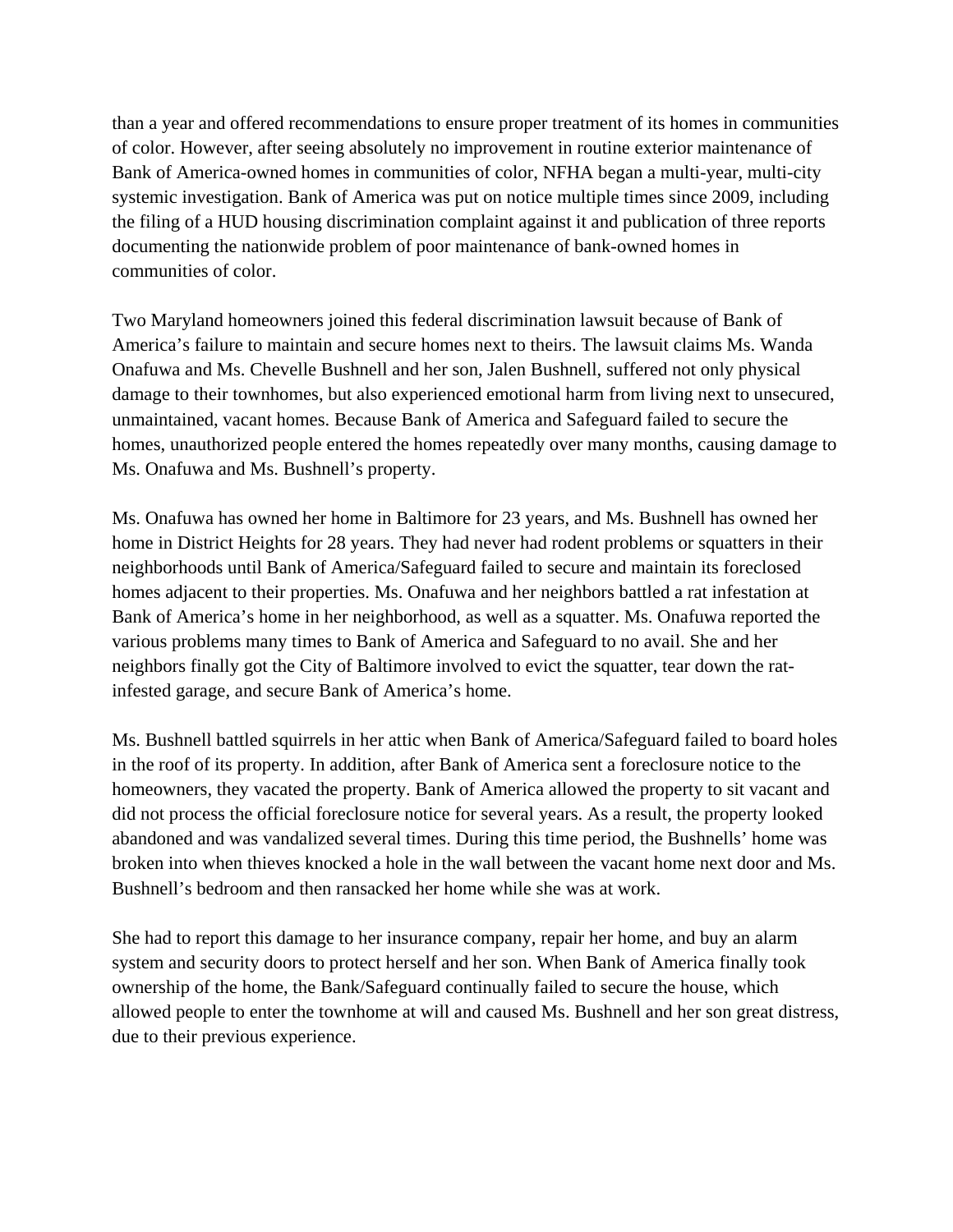"Bank of America and Safeguard's deplorable and intentional inaction left innocent homeowners exposed to numerous health hazards and personal risks. No one should have to live like this due to Bank of America's failure to maintain its own properties," said Lisa Rice, President and CEO of NFHA. "NFHA and the co-plaintiffs filed this lawsuit to make sure that these discriminatory practices come to an end and that perpetrators like Bank of America are held responsible for their unjust policies and practices," Rice continued.

The poor appearance of Bank of America-owned homes in middle- and working-class neighborhoods of color destroys the homes' curb appeal for prospective owner-occupant buyers and invites vandalism because the homes appear to be abandoned. Additionally, the blight created by Bank of America/Safeguard results in a decline in home values for African American and Latino families who live next door or nearby, deepening the racial wealth gap and inequality in America.

Ms. Rice further said, "Bank of America and Safeguard's intentional failure to correct their discriminatory treatment in African American and Latino neighborhoods—the same communities hardest hit by the foreclosure crisis—is systemic racism. The purposeful neglect of bank-owned homes in communities of color devalues the properties and the lives of the families in the neighborhoods around them. The health and safety hazards created by these blighted bankowned homes negatively affect the residents, especially the children, living nearby. We have asked Bank of America and Safeguard to provide the same standard of routine exterior maintenance and marketing for all of its bank-owned homes, regardless of the age, value, or racial composition of the neighborhood in which they are located."

The investigation documented 37 objective aspects of routine exterior maintenance that are common factors used in the preservation maintenance industry. Plaintiffs recorded deficiencies such as overgrow lawns, accumulated litter, trash and debris in yards, broken and boarded windows, unlocked doors and windows, graffiti, unsecured pool gates, lack of for-sale signs and discarded signs in bushes, and obstructed gutters and missing downspouts, among other items that are necessary for property preservation.

Nationwide, the data shows that:

- 45 percent of the Bank of America properties in communities of color had 10 or more maintenance or marketing deficiencies, while only 11 percent of the Bank of America properties in predominantly white neighborhoods had 10 or more maintenance or marketing deficiencies.
- 64 percent of the Bank of America properties in communities of color had trash or debris visible on the property, while only 31 percent of the Bank of America properties in predominantly white neighborhoods had trash visible on the property.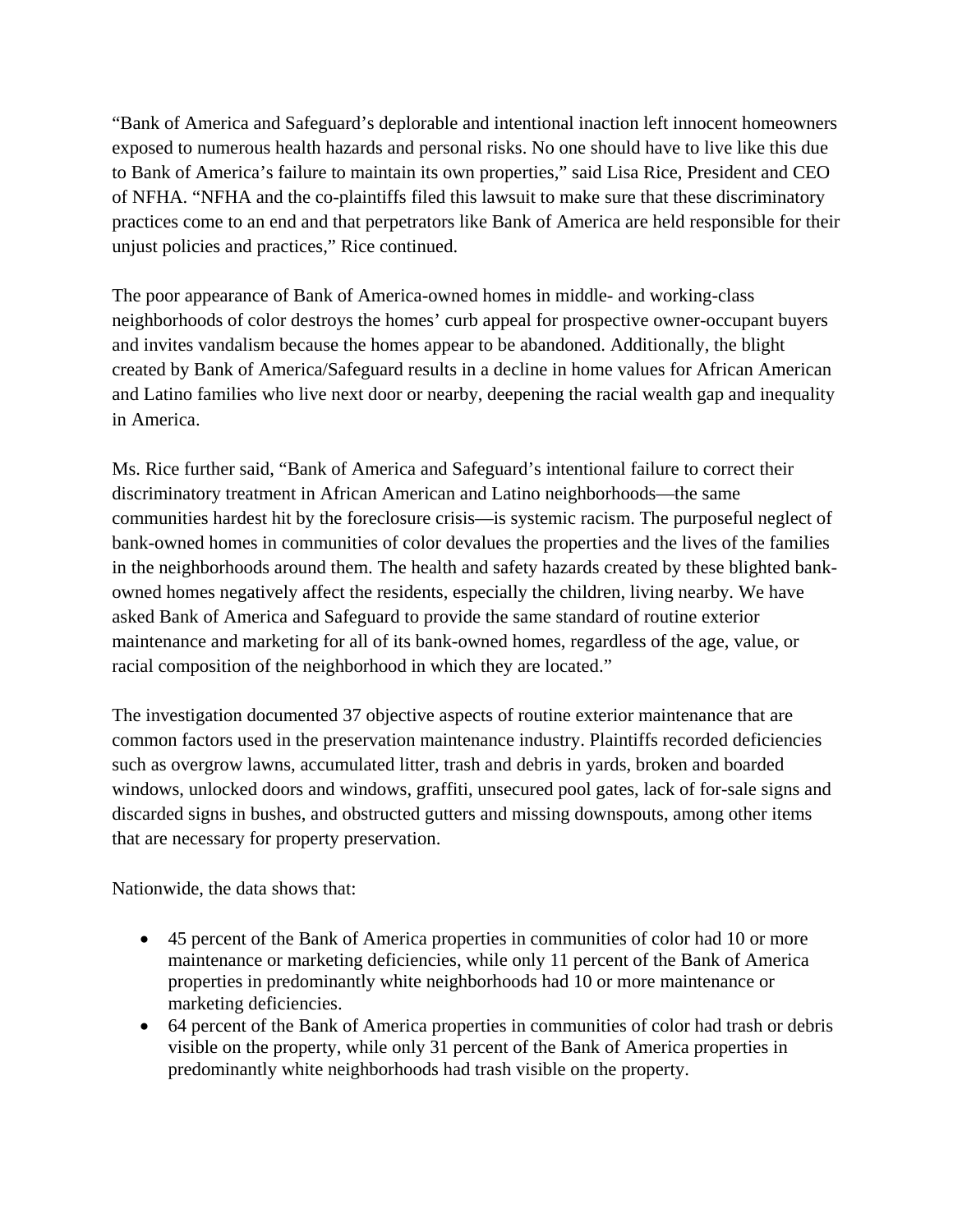- 37 percent of the Bank of America properties in communities of color had unsecured or broken doors, while only 16 percent of the Bank of America properties in predominantly white neighborhoods had unsecured or broken doors.
- 49.6 percent of the Bank of America properties in communities of color had damaged, boarded, or unsecured windows, while only 23.5 percent of the Bank of America properties in white neighborhoods had damaged, boarded or unsecured windows.

The plaintiffs are represented by Brown, Goldstein & Levy, LLP.

###

Founded in 1988, NFHA is a consortium of more than 220 private, nonprofit fair housing organizations, state and local civil rights agencies, and individuals from throughout the United States. Headquartered in Washington, D.C., NFHA works to eliminate housing discrimination and ensure equal housing opportunity for all people through leadership, education, outreach, membership services, public policy initiatives, community development, advocacy, and enforcement.

## **List of Co-Plaintiffs**

NATIONAL FAIR HOUSING ALLIANCE 1101 Vermont Ave. NW Washington, DC 20005

HOUSING OPPORTUNITIES PROJECT FOR EXCELLENCE, INC. 11501 NW 2nd Ave. Miami, FL 33168

METRO FAIR HOUSING SERVICES, INC. 215 Lakewood Way, S.W., Suite 106 Atlanta, GA 30315

NORTH TEXAS FAIR HOUSING CENTER 8625 King George Drive Dallas, TX 75235

FAIR HOUSING CENTER OF WEST MICHIGAN 20 Hall St. SE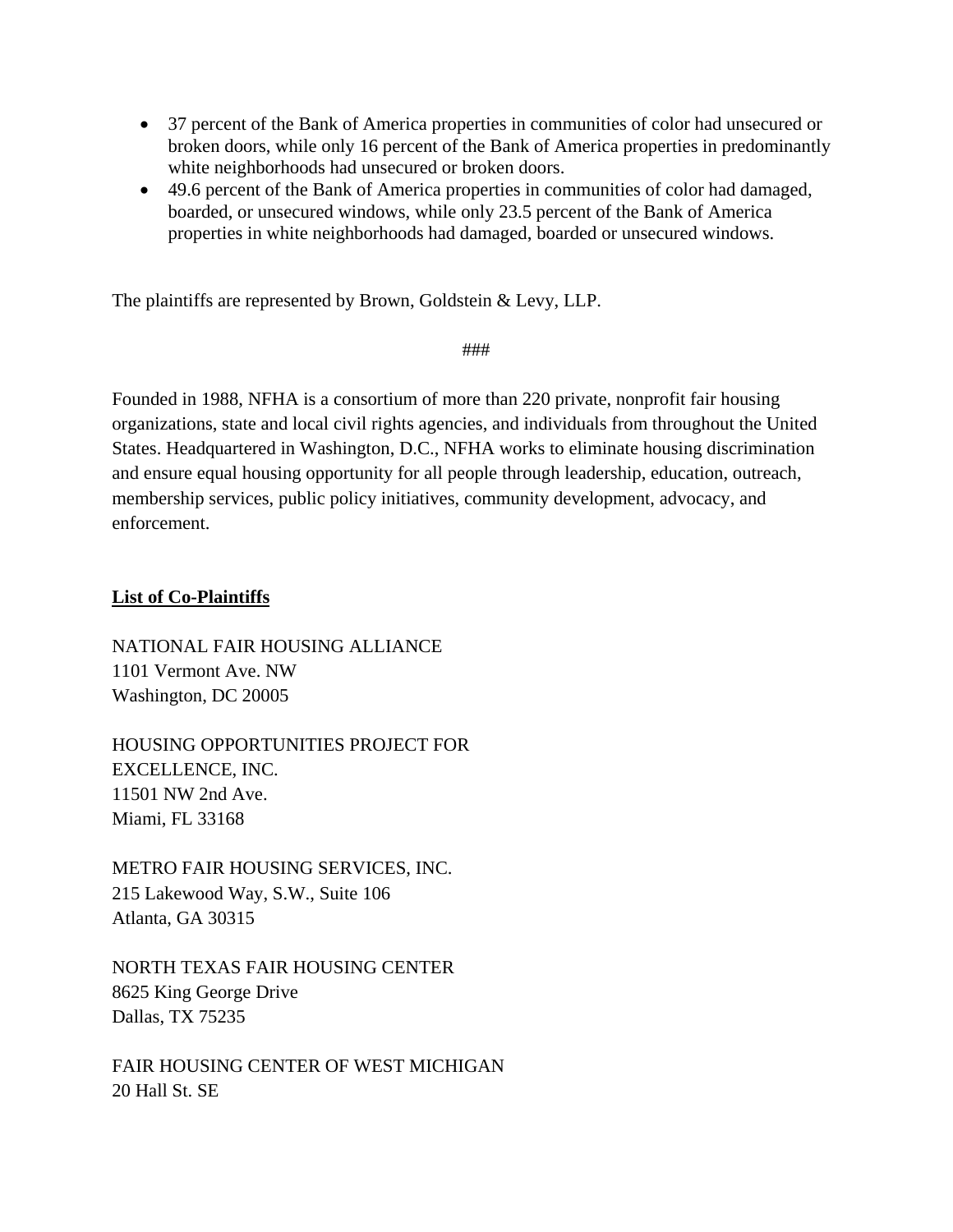Grand Rapids, MI 49507

FAIR HOUSING CONTINUUM, INC. 4760 US-1 Melbourne, FL 32935

SOUTH SUBURBAN HOUSING CENTER 18220 Harwood Ave. # 1 Homewood, IL 60430

H.O.P.E. INC. D/B/A HOPE FAIR HOUSING CENTER 202 W. Willow Ave. Wheaton, IL 60187

METROPOLITAN MILWAUKEE FAIR HOUSING COUNCIL 759 N. Milwaukee St. #500 Milwaukee, WI 53202

FAIR HOUSING CENTER OF CENTRAL INDIANA 445 N. Pennsylvania St. #811 Indianapolis, IN 46204

DENVER METRO FAIR HOUSING CENTER 3280 N. Downing Street B Denver, CO 80205

FAIR HOUSING OPPORTUNITIES OF NORTHWEST OHIO, INC. D/B/A TOLEDO FAIR HOUSING CENTER 432 N. Superior Street Toledo, OH 43604

GREATER NEW ORLEANS FAIR HOUSING ACTION CENTER, INC. 404 S. Jefferson Davis Pkwy New Orleans, LA 70119

FAIR HOUSING ADVOCATES OF NORTHERN CALIFORNIA 1314 Lincoln Ave. Ste. A San Rafael, CA 94901

HOUSING RESEARCH AND ADVOCACY CENTER D/B/A FAIR HOUSING CENTER FOR